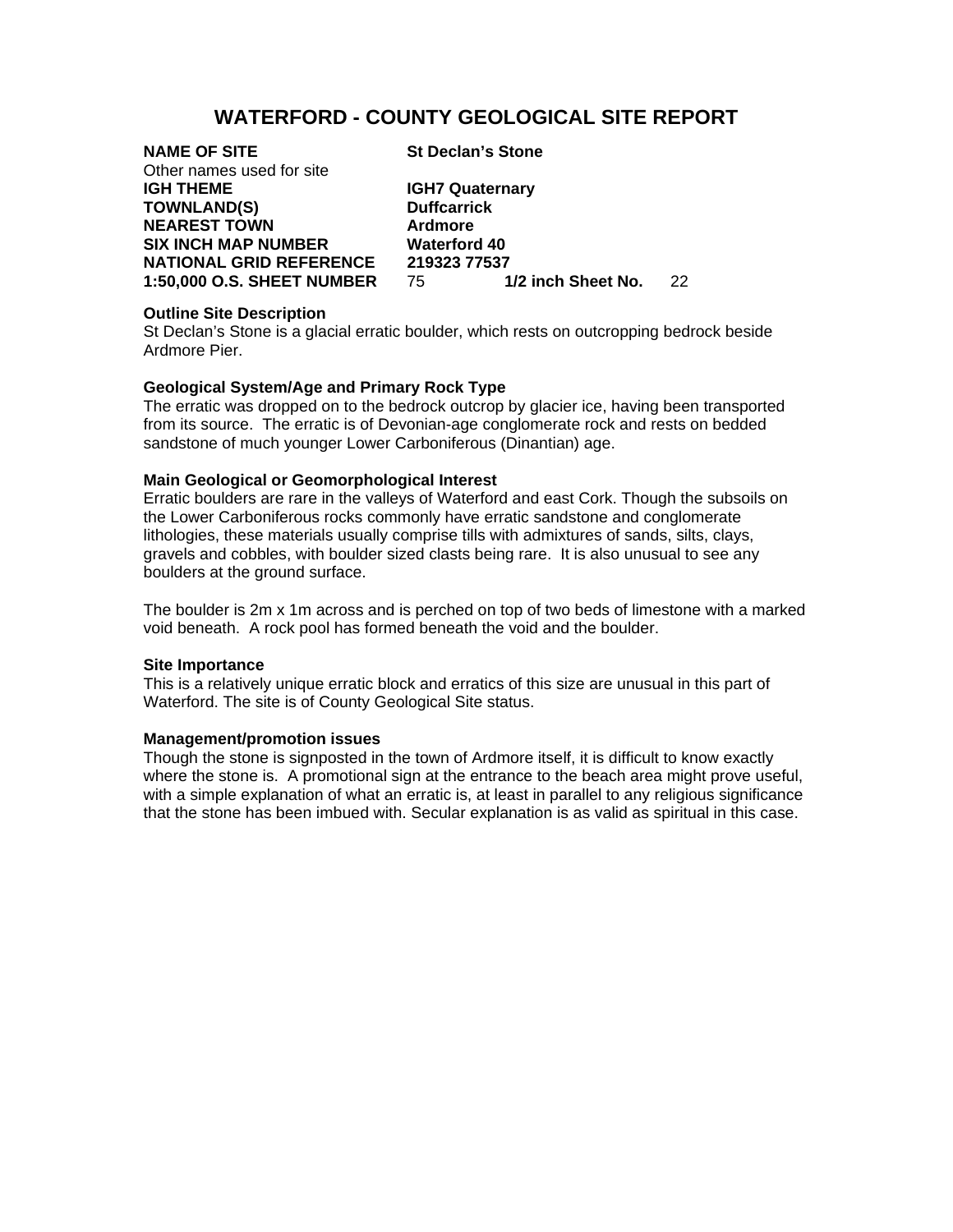

St. Declan's Stone – a large glacial erratic, seen from the roadside.



The conglomeratic nature of the rock can be The existing direction sign to the stone. Seen close-up to the stone.